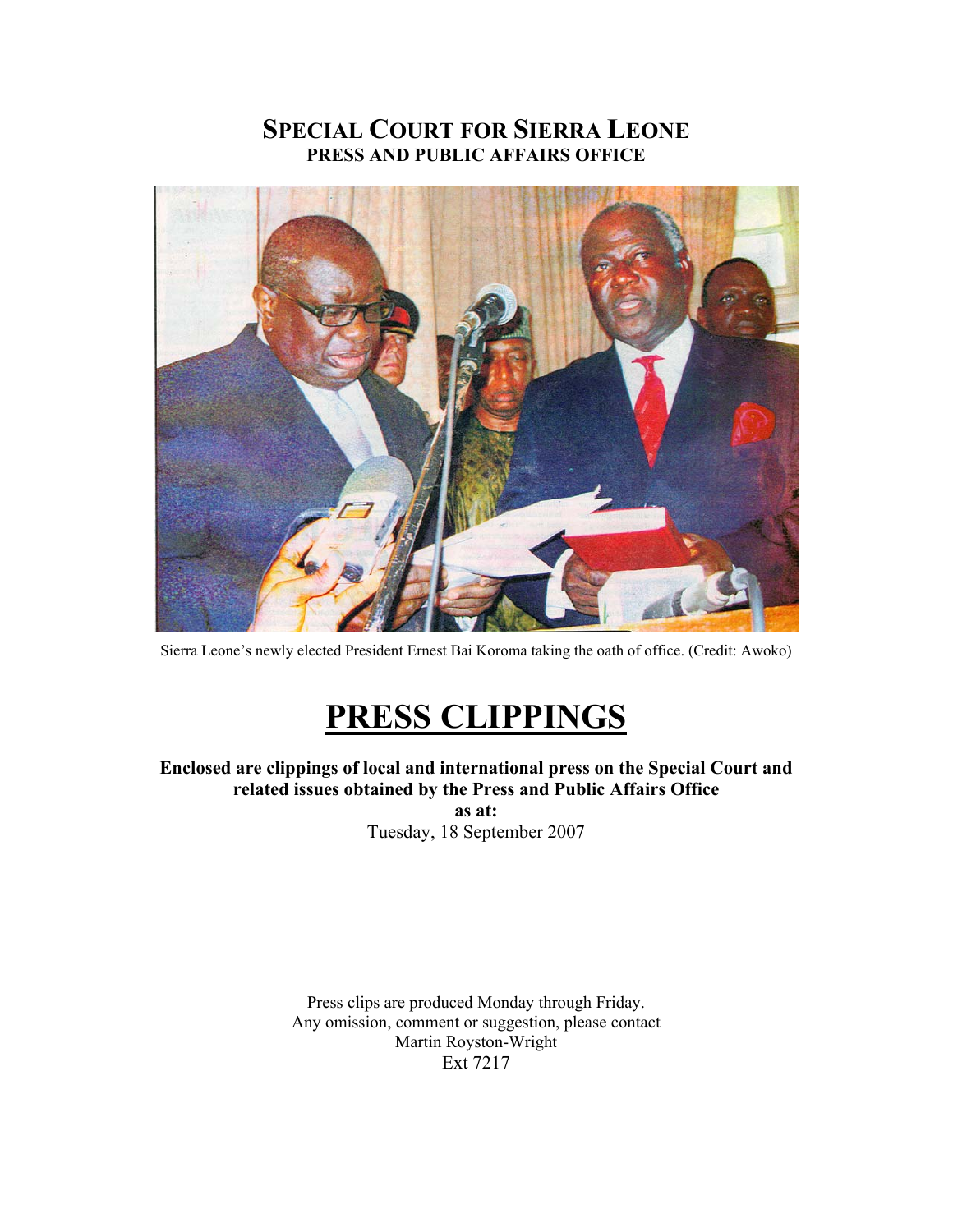| <b>International News</b>                                                          |           |
|------------------------------------------------------------------------------------|-----------|
| Secretary-General Pledges UN Support to President-Elect / UN News Service          | Page 3    |
| UNMIL Public Information Office Media Summary / UNMIL                              | Pages 4-5 |
| Security Council Extends Prosecutors at UN War Crimes Tribunals / UN News Service  | Page 6    |
| FACTSHEET: The Special Tribunal for Lebanon / UN News Service                      | Pages 7-8 |
| UN Tribunal on Rwandan Genocide Hears Arguments on Sentencing of Former Mayor / UN | Page 9    |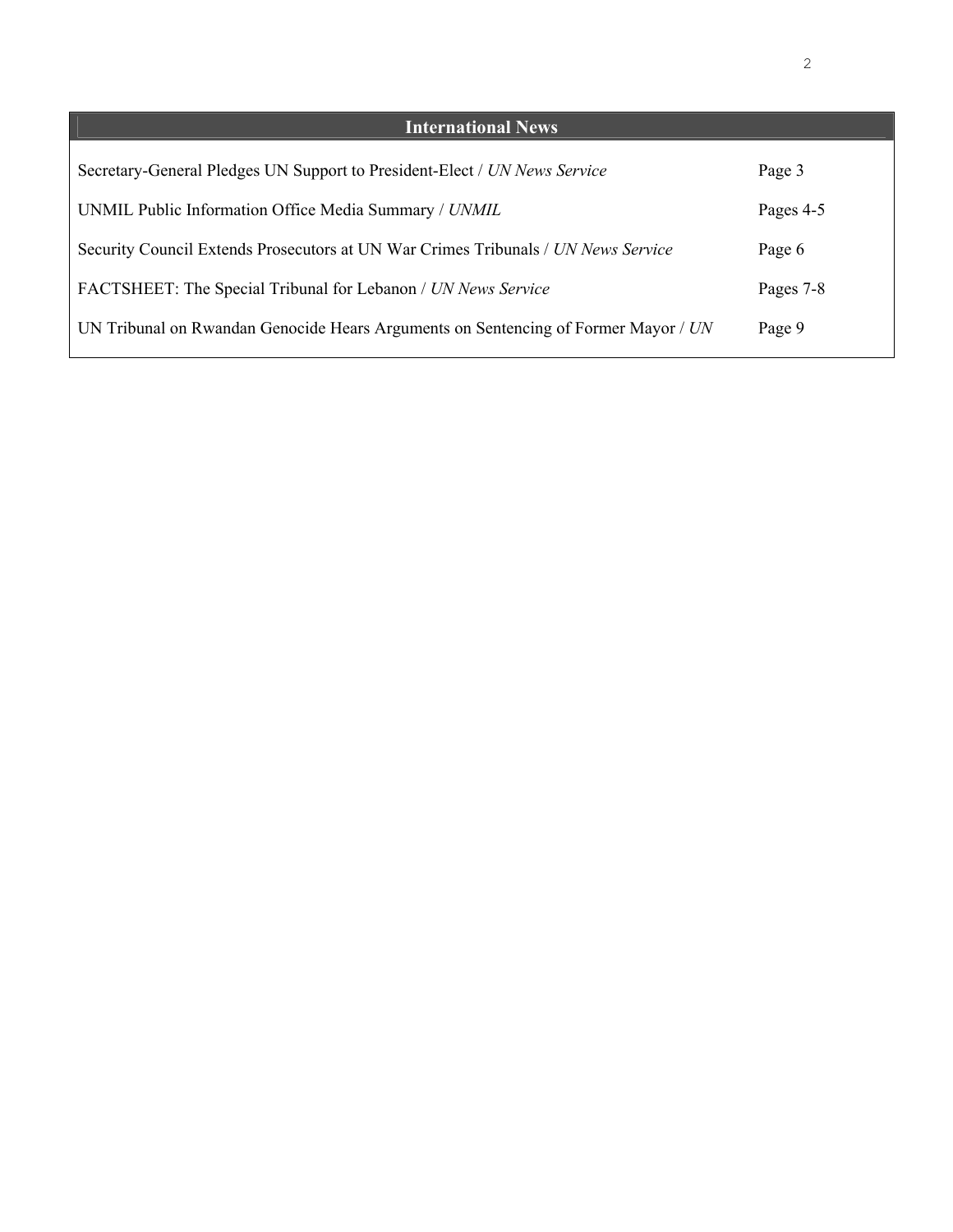# UN News Service (New York)

Monday, 17 September 2007

## **Secretary-General Pledges UN Support to President-Elect**

Secretary-General Ban Ki-moon today pledged continuing support for Sierra Leone following the announcement of the opposition victory in presidential elections, the first since United Nations peacekeepers left in 2005 after helping to bring peace and stability to the West African country that was torn asunder by a brutal 10-year civil war.

In a statement issued by his spokesperson Mr. Ban commended all Sierra Leonean parties and their supporters "for exercising patience and restraint" during the tallying of votes in the 8 September poll, in which Ernest Bai Koroma of the All People's Congress Party received 54.6 per cent and incumbent Vice-President Solomon Berewa of the Sierra Leone People's Party obtained 45.4 per cent of the total valid votes cast. The final result was announced today.

Mr. Ban extended his warm congratulations to Mr. Koroma and also commended the National Electoral Commission and Sierra Leone's security agencies for the professional and efficient manner in which they performed their duties during the period, which saw two rounds of voting since neither of the top candidates received sufficient votes to be elected outright.

"The Secretary-General wishes to assure the newly elected government of Sierra Leone of the continued support of the United Nations as the country continues to move towards durable political stability and sustainable economic development," the statement concluded.

The presidential and parliamentary elections were Sierra Leone's second since the end of the civil war in 2002, and the first since the withdrawal of the UN Mission in Sierra Leone (UNAMSIL).

Since then assistance has been channelled through the UN Integrated Office in Sierra Leone (UNIOSIL), which today announced one more example of UN aid with the handing over of audio-visual equipment and computers to the Voice of Children Project (VOC), managed by the Office.

Presiding at the hand-over ceremony, UN Children's Fund (UNICEF) Goodwill Ambassador Fabrienne Demal, a Belgian pop star popularly known as Axelle Red, praised the children for their courage and enthusiasm and advised them to take their newly acquired journalistic skills seriously.

The Voice of Children project is regarded internationally as a highly successful communications tool for stimulating critical discussion among children in peace consolidation environments. It was launched as a non-profit public service radio facility for and by the children of Sierra Leone on the issues that affect their lives most intimately.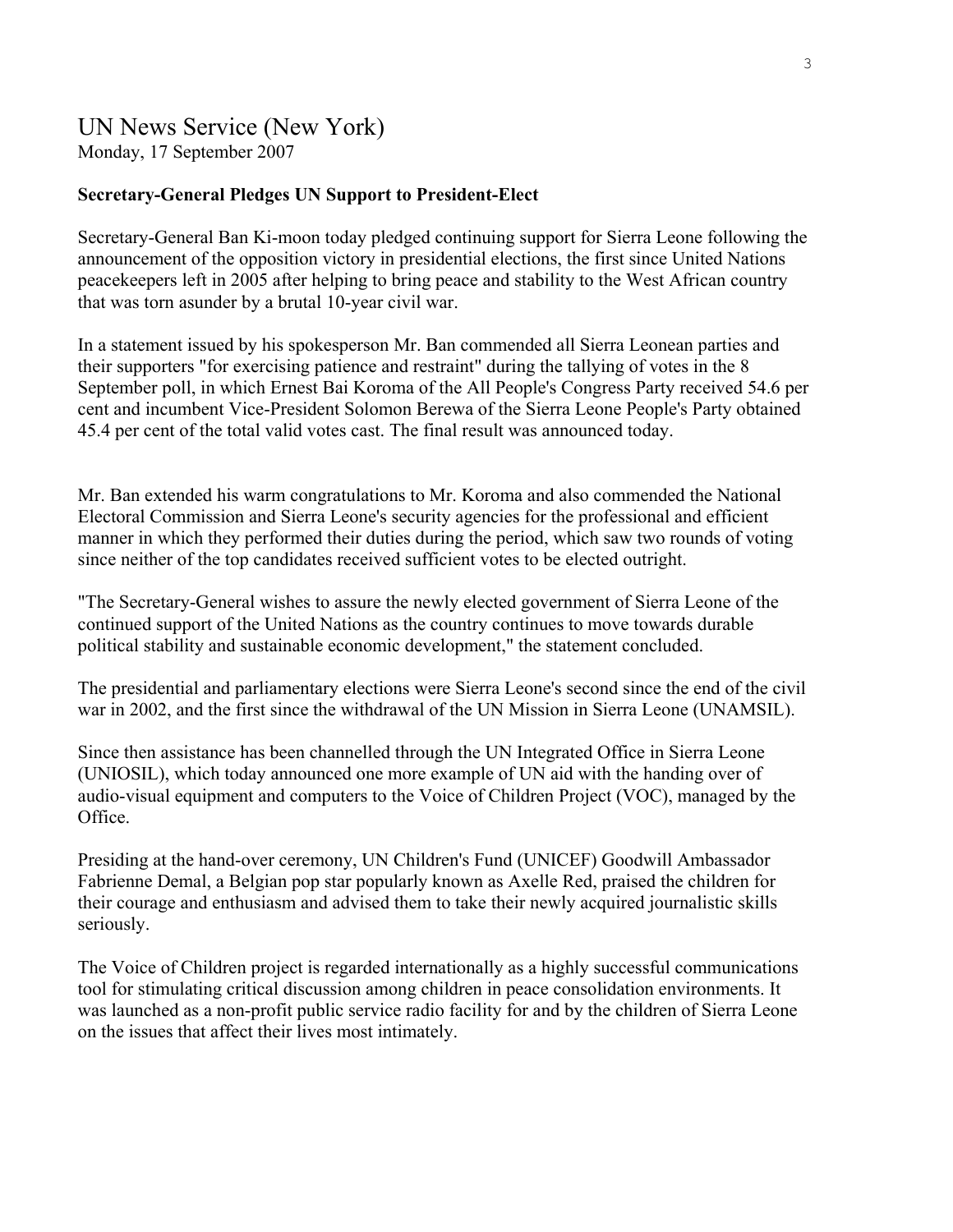

United Nations Mission in Liberia (UNMIL)

# **UNMIL Public Information Office Media Summary 17 September 2007**

*[The media summaries and press clips do not necessarily represent the views of UNMIL.]*

# **International Clips on Liberia**

**Chicago Tribune** 09/16/2007 07:46:38

**Liberians given a safe haven face uncertain future**  Vanessa Bauza

Sep. 16--After almost a decade spent building a life in the U.S., Oct. 1 was looming ever closer as the day Youjay Innis would be forced to depart for Liberia, the war-torn nation he fled as a teen. But in a last-minute reprieve, the Chicago resident and 3,500 other Liberians living in the United States under Temporary Protected Status were given an 18-month extension last week by President Bush. The extension falls short of the permanent residency for which many Liberians have spent years lobbying, but acknowledges fragile economic and political conditions in the West African nation as it struggles to rebuild.

# **International Clips on West Africa**

09/17/2007 08:01:52

# **UPDATE 2-Koroma wins tense Sierra Leone presidential poll**

By Katrina Manson and Christo Johnson

FREETOWN, Sept 17 (Reuters) - Sierra Leone opposition leader Ernest Bai Koroma won the West African country's presidential election after a tense run-off vote marred by some cases of fraud, the National Electoral Commission (NEC) said on Monday. Koroma, a 53-year-old former insurance executive and candidate of the opposition All People's Congress (APC), was declared the winner with 54.6 percent of valid votes from the Sept. 8 run-off poll. His rival, Vice-President Solomon Berewa of the ruling Sierra Leone People's Party (SLPP), obtained 45.4 percent.

# **Cote d'Ivoire likely to hold elections in October 2008**

ABIDJAN, Sept 14, 2007 (Xinhua via COMTEX) -- Cote d'Ivoire may hold presidential and legislative elections around October 2008 if everything goes ahead as planned, the Independent Electoral Commission (CEI) has announced. "We should be ready for the first round of the presidential elections within a maximum of 10 months from the launch of the public meetings. Based on this, the elections should be held around October 2008 if everything goes according to plans," CEI President Robert Mambe said while addressing the press Thursday.

**Local Media – Newspaper**

**Defense Chief off to US to Lobby for US Africa Command Post**  *(The News, Heritage, Public Agenda, The Inquirer and Daily Observer)*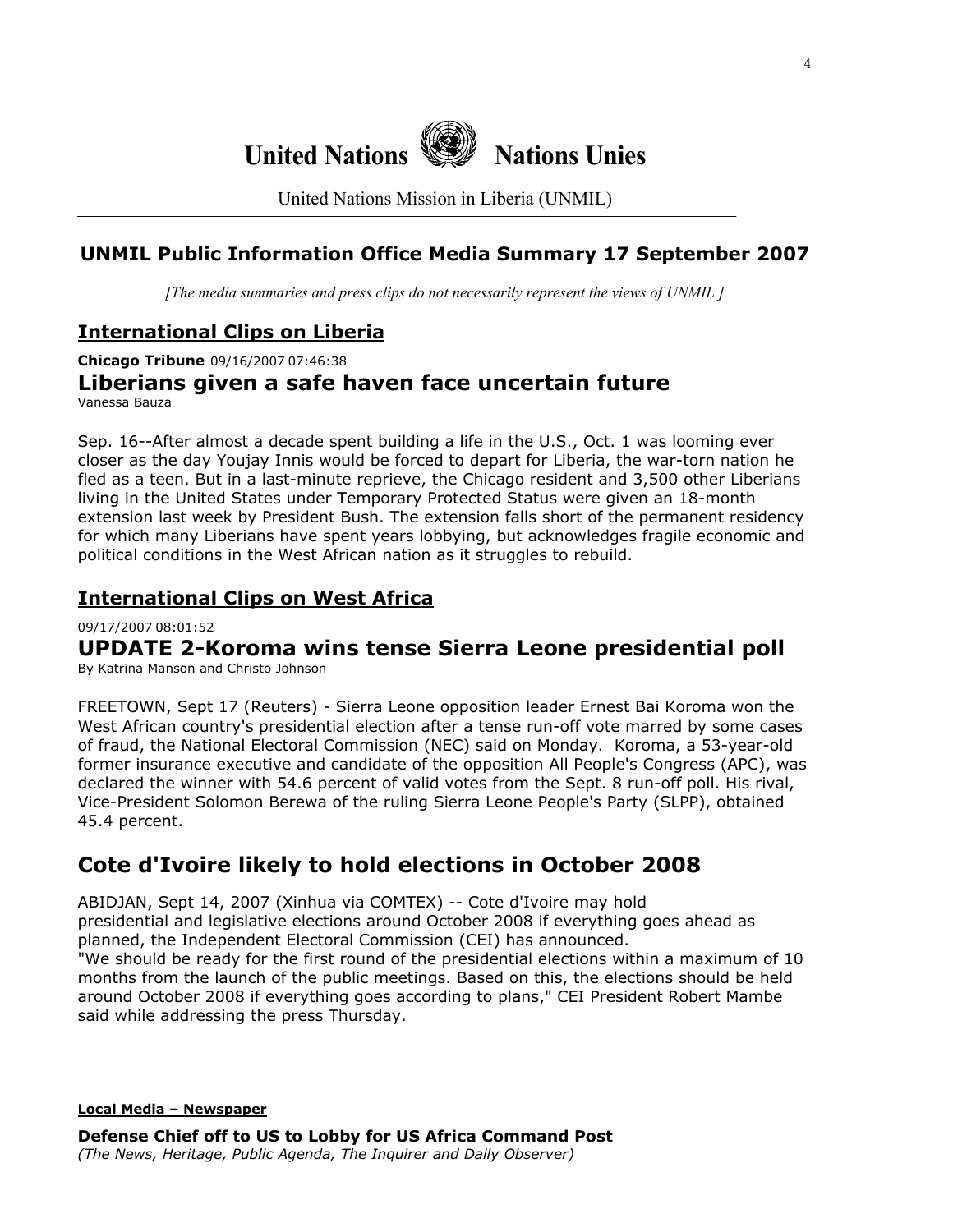- Defense ministers from several African countries including Liberia will be in the United States this week to lobby for the hosting of the US Africa Command in their respective countries.
- President Ellen Johnson Sirleaf had recently offered Liberian territory to be used as AFRICOM command post. The US Africa Command will among other things focus on anti terrorist operations and oversee strategic developments and military operations across Africa. The public appears to be excited over the President's lobby to host the United States Africa Command military operations.
- Despite the myriad of excitement, critics are of the opinion that hosting such command could make the country vulnerable to terrorist attacks since Al Qaeda is still determined to strike the US and its interests around the world.

## **Petroleum Giant Launches Operation in Liberia**

(*The News*)

• One of the world's leading petroleum giants, TOTAL, on Friday launched its operation into Liberia's petroleum market. The French-owned company has earmarked the construction of about 20 automated level-one petroleum filling stations in the country, thereby creating stiff competition within the local petroleum market.

#### **Local Media – Radio Veritas** *(News monitored today at 9:45 am)*

#### **Police Subdue Alleged Thief in Catholic Radio Station Compound**

• Correspondents said that an unknown man on Sunday sneaked into the compound of Catholic-run Radio Veritas to alleged steal copper-wires, but Police Officers moved in and arrested the man.

 *(Also reported on Truth FM, Star and ELBC Radio)*

#### **Police Academy Decries Encroachments on its Land**

• Addressing more than 50 graduates of the Liberia National Police, the Police Training Academy Commandant, Colonel James Hallowangar said that many squatters have encroached on the Academy's 100 acres of land in Paynesville. He recounted that the land was given to the Police by the former Commissioner of Paynesville during the Tubman-administration assuring that the Police will use legal means to remove the squatters.

 *(Also reported on Truth FM, Star and ELBC Radio)*

#### **Former Lawmaker Calls on Senate to Disapprove Act for Veteran Bureau**

• In an interview, former Bong County Representative Joseph Cornomia has opposed the setting up of the proposed Bureau of Veteran Affairs and called on the Senate to disapprove Act on grounds that many of those covered by the Act, perpetrated violence and destroyed lives and properties. H  *(Also reported on Truth FM, Star and ELBC Radio)*

*Complete versions of the UNMIL International Press Clips, UNMIL Daily Liberian Radio Summary and UNMIL Liberian Newspapers Summary are posted each day on the UNMIL Bulletin Board. If you are unable to access the UNMIL Bulletin Board or would like further information on the content of the summaries, please contact Mr. Weah Karpeh at karpeh@un.org.*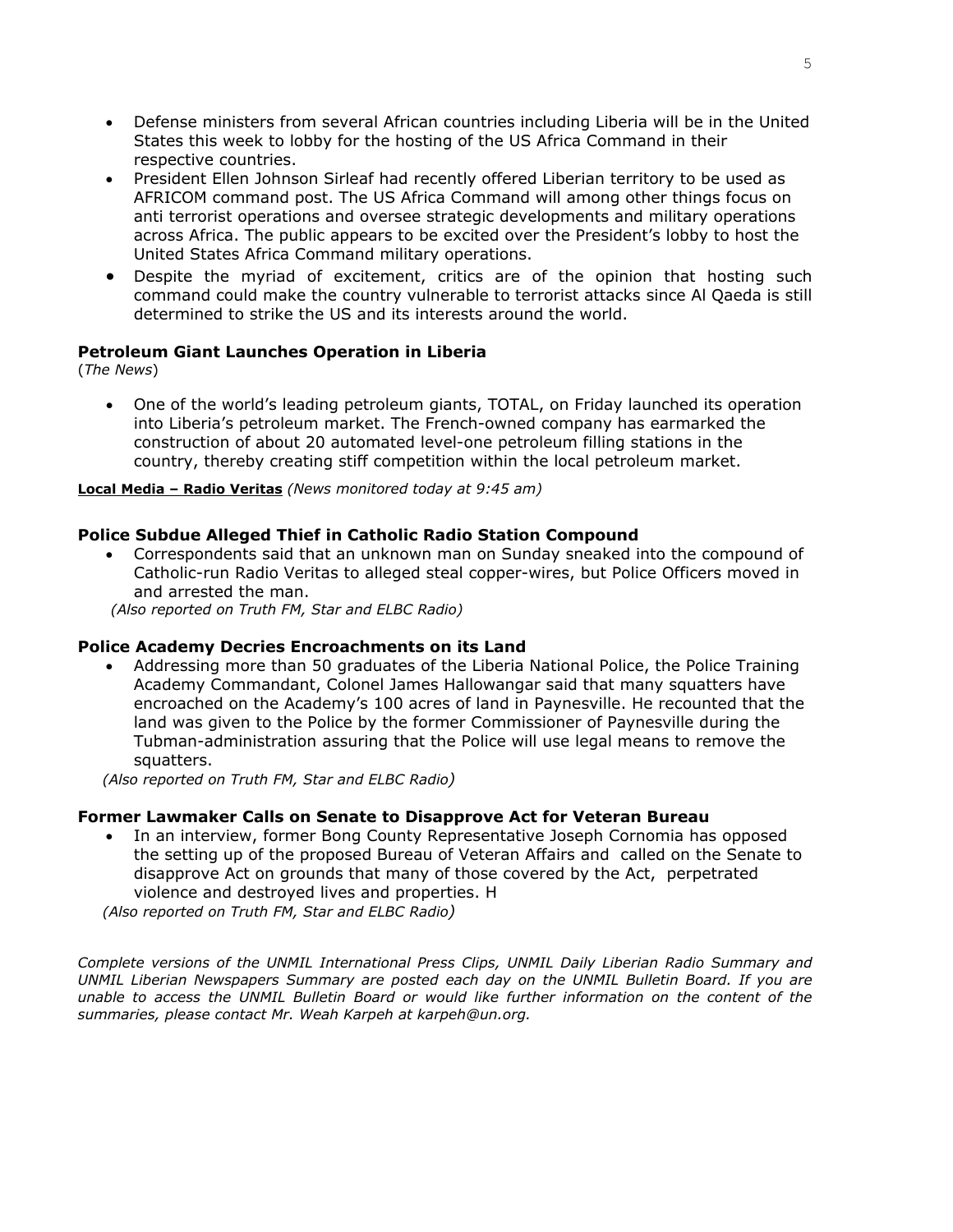UN News Friday, 14 September 2007

# **Security Council extends prosecutors at UN war crimes tribunals**



The Security Council today agreed to extend the mandates of the current chief prosecutors at the United Nations war crimes tribunals for Rwanda and the former Yugoslavia.

Security Council

By a resolution adopted with 14 votes in favour and only the Russian Federation abstaining, the Council agreed to extend the mandate of Carla Del

Ponte at the International Criminal Tribunal for the former Yugoslavia (ICTY) until 31 December this year, in line with a request from Secretary-General Ban Ki-moon.

The resolution noted "the need to ensure a smooth transition between the departure of Ms. Carla Del Ponte and the assumption of office of her successor" and that Mr. Ban intends to submit the name of his nominee to succeed Ms. Del Ponte.

Ms. Del Ponte, whose mandate began in 1999, is the third chief prosecutor at the [ICTY,](http://www.un.org/icty/) which is based in The Hague in the Netherlands.

Explaining his abstention, the representative of the Russian Federation said his country had doubts about Ms. Del Ponte's understanding of her mandate.

"Instead of carrying out the profoundly professional duties of a jurist employed by the international community to support an impartial prosecution in the Tribunal, for the present Chief Prosecutor, the priority has become functions of being some kind of quasi-political player who has had the audacity to write a prescription in the area of international relations," he said.

In another action, Hassan Bubacar Jallow was [re-appointed](http://www.un.org/News/Press/docs/2007/sc9114.doc.htm) to a four-year term at the International Criminal Tribunal for Rwanda (ICTR), effective from tomorrow, after a resolution passed unanimously by Council members.

The resolution allows for Mr. Jallow's appointment to be terminated if the ICTR, which is based in Arusha, Tanzania, completes its work before September 2011.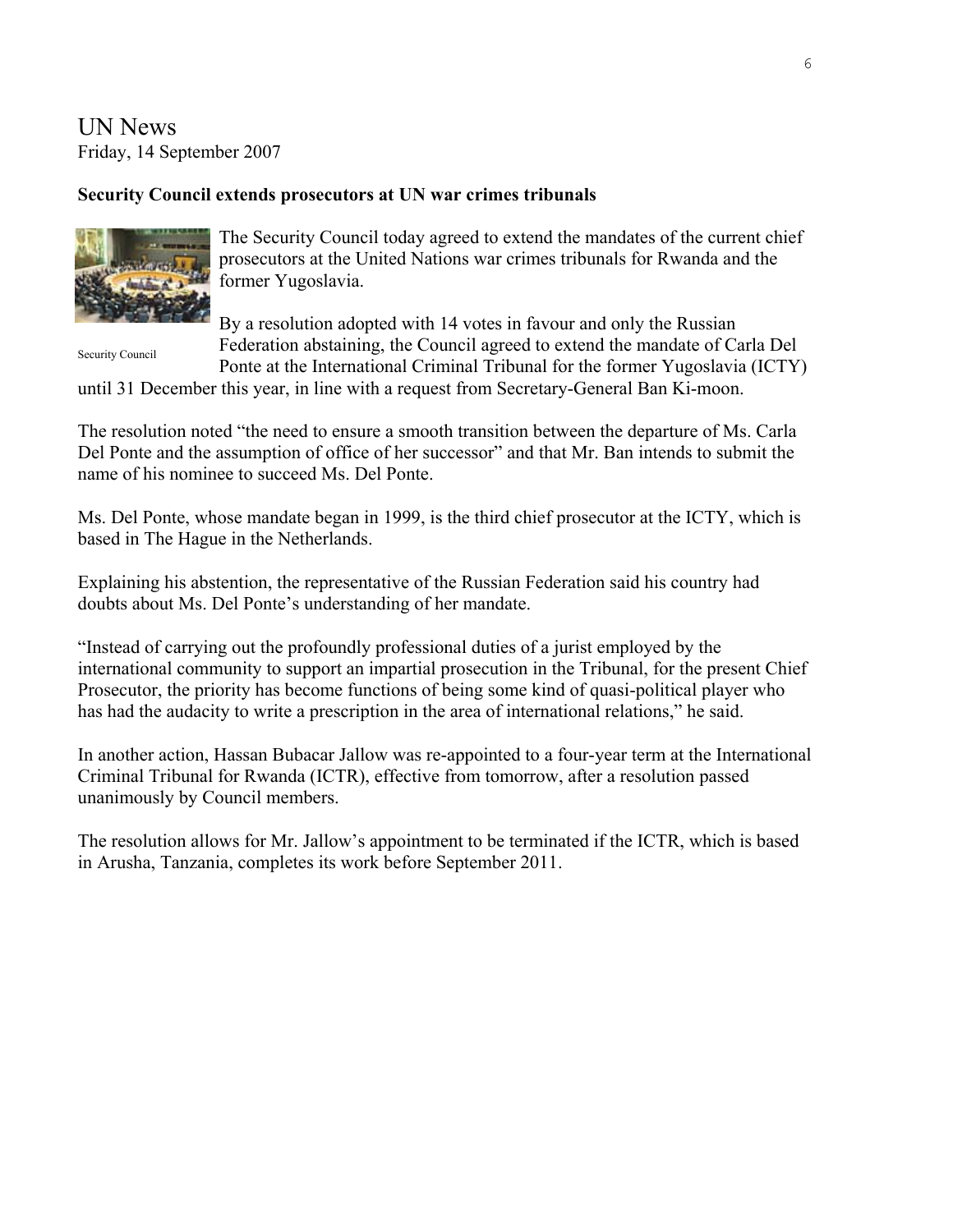UN News Monday, 17 September 2007

## **FACTSHEET: The Special Tribunal for Lebanon**

**\_\_\_\_\_\_\_\_\_\_\_\_\_\_\_\_\_\_\_\_\_\_\_\_\_\_\_\_\_\_\_\_\_\_\_\_\_\_\_\_\_\_\_\_\_\_\_\_\_\_\_**



On 13 December 2005 the Government of the Lebanese Republic requested the United Nations to establish a tribunal of an international character to try all those who are alleged responsible for the attack of 14 February 2005 in Beirut that killed the former Lebanese Prime Minister Rafiq Hariri and 22 others. The United Nations and the Lebanese Republic

consequently negotiated an agreement on the establishment of the Special Tribunal for Lebanon. Further to Security Council resolution 1757(2007) of 30 May 2007, the provisions of the document annexed to it and the Statute of the Special Tribunal thereto attached, entered into force on 10 June 2007. Pursuant to the same Security Council resolution, the Secretary-General is presently taking all the necessary steps to establish the Special Tribunal for Lebanon.

To ensure the impartiality and independence of the Special Tribunal, its Statute includes various safeguards. It provides for a transparent and thorough process for the appointment of judges and the Prosecutor and it stipulates that the Chambers shall be composed of Lebanese judges as well as international judges. In addition, the Statute protects the rights of the accused and it provides victims with the right to present their views and concerns as deemed appropriate by the Pre-Trial Judge or the Chamber. For considerations of justice and fairness, as well as security and administrative efficiency, the seat of the Special Tribunal will be located outside Lebanon.

#### **Jurisdiction**

- The Special Tribunal has jurisdiction over those persons who are alleged responsible for:
	- i) the attack of 14 February 2005 resulting in the death of the former Lebanese Prime Minister Hariri and in the death and injury of other persons; and
	- ii) other attacks that occurred in Lebanon between 1 October 2004 and 12 December 2005, or, a later date to be decided by the United Nations and the Lebanese Republic and with the consent of the Security Council, found by the Special Tribunal to be connected in accordance with the principles of criminal justice and are of a nature and gravity similar to the attack of 14 February 2005.

#### **Applicable Law**

 The Special Tribunal shall apply the provisions of the Lebanese Criminal Code relating to the prosecution and punishment of acts of terrorism and crimes and offences against life and personal integrity, among others.

#### **Organization of the Special Tribunal**

- The Special Tribunal will consist of four organs: the **Chambers**, the **Prosecutor**, the **Registry** and the **Defence Office**.
- The Chambers will be composed of a Pre-Trial Judge, a Trial Chamber (three judges) and an Appeals Chamber (five judges). A second Trial Chamber may be created if after at least six months from the commencement of the functioning of the Special Tribunal, the Secretary-General or the President of the Special Tribunal so requests.
- The existence of a Pre-Trial Judge is crucial to ensure the efficiency and expediency of the trial process. He or she will review and confirm indictments and may also issue arrest warrants, transfer requests and any other orders required for the conduct of the investigation and for the preparation of the trials.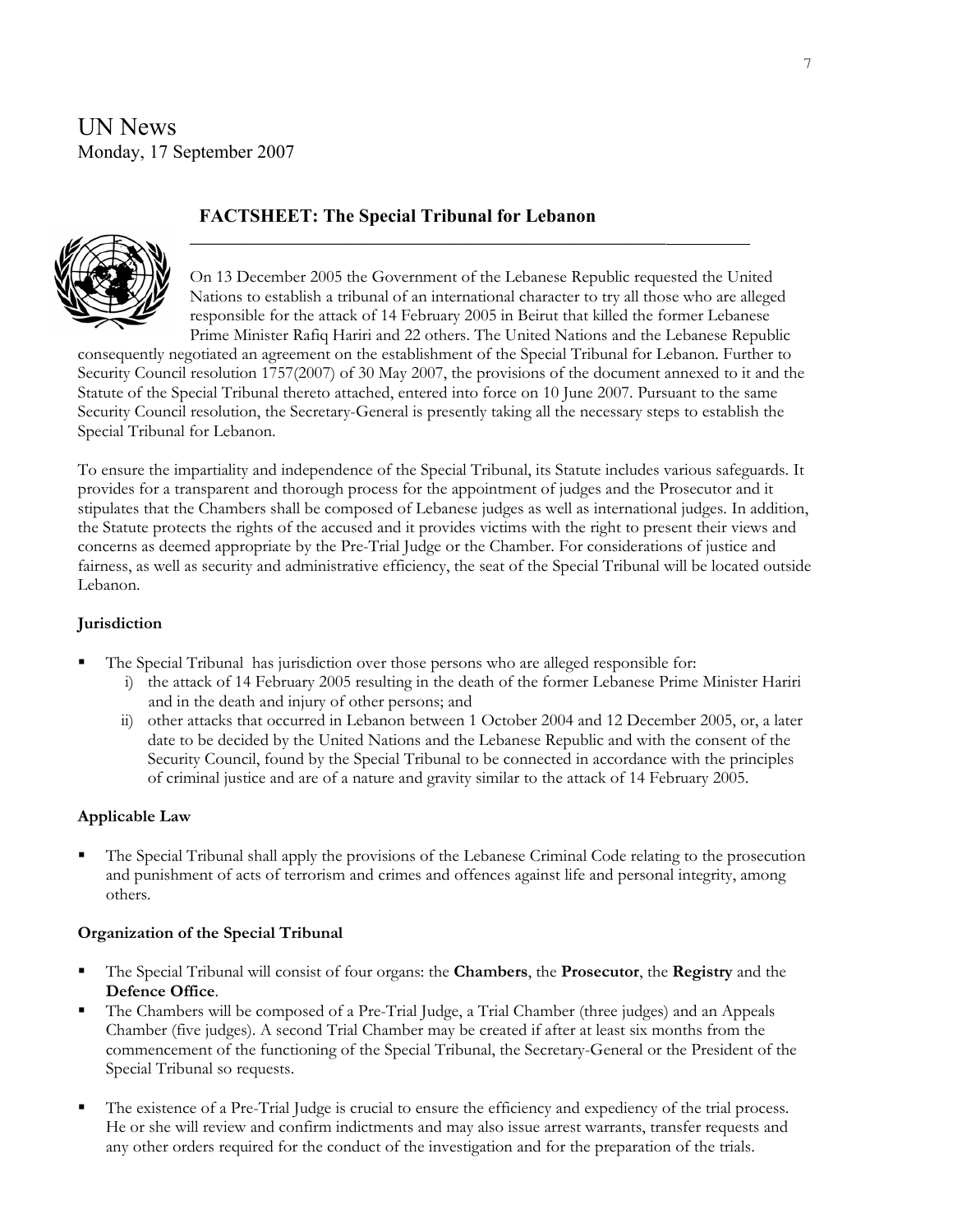An independent Defence Office will act to protect the rights of the defence, draw up the list of possible defence counsel and provide support and assistance to defence counsel and persons entitled to legal assistance.

## **Appointment of the Judges and the Prosecutor**

- According to the Statute, all judges must be "persons of high moral character, impartiality and integrity, with extensive judicial experience". The judges of the Special Tribunal will be a mix of Lebanese and international appointees and will be eleven\* in total.
- The Lebanese judges (four\*) will be appointed by the Secretary-General, from a list of 12 nominees presented by the Government of the Lebanese Republic upon the proposal of the Lebanese Supreme Council of the Judiciary.
- The International judges (seven\*) will be appointed by the Secretary-General, from nominations received from Member States, or other competent persons.
- The Judges will serve for a period of three years.
- An international Prosecutor will be appointed by the Secretary-General in consultation with the Government of the Lebanese Republic. The Prosecutor will serve for a three-year term.
- A Lebanese Deputy Prosecutor, who will assist the Prosecutor in the performance of his or her functions, will be appointed by the Government of the Lebanese Republic in consultation with the Secretary-General and the Prosecutor.
- The Secretary-General will appoint the judges and the Prosecutor upon the recommendation of a selection panel, made up of two judges currently sitting on or retired from an international tribunal, and a representative of the Secretary-General.

## **Location**

- The Secretary-General of the United Nations wrote to the Prime Minister of the Netherlands on 23 July 2007 inviting his Government to consider hosting the Special Tribunal. He emphasized that the experience and knowledge gained by the Netherlands in hosting several international courts and tribunals was invaluable.
- The Prime Minister of the Netherlands responded on 14 August 2007 that his Government was "favorably disposed" to hosting the Special Tribunal.

## **Funding**

- Fifty-one per cent of the costs of the Special Tribunal will be borne by voluntary contributions from States, while the Government of the Lebanese Republic will finance forty-nine per cent of the costs.
- The Special Tribunal will be established once sufficient contributions to finance its establishment and activities for one year, as well as pledges equivalent to anticipated expenses for the following two years, have been received.

## **Penalties**

 $\overline{\phantom{a}}$  , where  $\overline{\phantom{a}}$ 

- The Special Tribunal has the power to impose penalties leading up to and including life imprisonment.
- Sentences will be served in a State designated by the President of the Special Tribunal from a list of States who have expressed their willingness to accept convicted persons.

<sup>∗</sup> The final number of judges appointed will depend on whether a second Trial Chamber is created at least six months from the commencement of the functioning of the Special Tribunal on the request of the Secretary-General or the President of the Special Tribunal. The second Trial Chamber will consist of three judges, one Lebanese and two international.